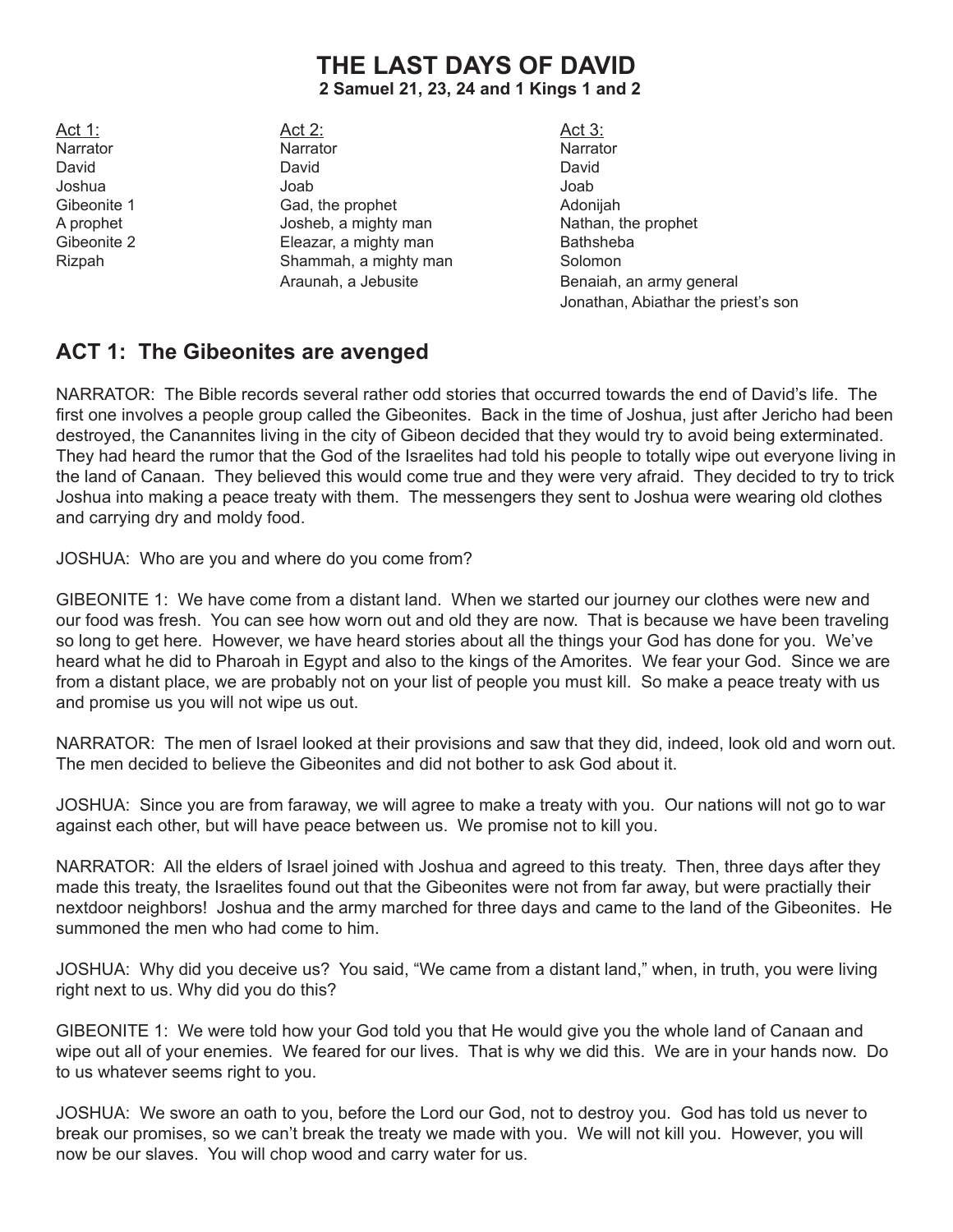GIBEONITE 1: We will do as you say. We serve you by chopping wood and carrying water.

NARRATOR: So Joshua allowed the Gibeonites to live among the Israelites as their slaves. They even chopped wood and carried water for the temple. Sacrificing animals required a lot of wood for the fires and a lot of water for washing up. The Gibeonites preferred working hard to being put to death so they were okay with this arrangement. They were still living among the Israelites centuries later, during the time of Saul. As we know, Saul did not do a good job of obeying God. One of the evils he committed during his reign was to try to get rid of the Gibeonites. He knew the story of how Joshua had made a treaty with them, but perhaps because that was so long ago, maybe the thought it was okay by now to get rid of them. After all, that was what was supposed to happen, had they not tricked Joshua. Perhaps Saul thought he could right this wrong after all these years. Apparently, he began killing the Gibeonites until almost none of them were left. The Gibeonites living at time of Saul had not done anything wrong, they simply were not Israelites and Saul wanted to "cleanse" Israel of foreigners. A Several decades had gone by since Saul did this, and nothing had been done to right this wrong.

DAVID: We have had three straight years of famine. One or two years are to be expected every now and then, but three years in a row makes me think God is trying to tell us something. I will inquire of God to find out what is going on.

NARRATOR: God spoke to David and said:

A PROPHET, SPEAKING GOD'S MESSAGE: It is because of Saul and his blood-stained house that his famine has come upon the land of Israel. It is because Saul put the Gibeonites to death.

NARRATOR: David summoned the Gibeonites and spoke to them.

DAVID: Our forefathers swore and oath to you not to destroy you, and Saul broke that promise. What can I do for you to right this wrong? How shall I make amends so that your people will bless the people of the God of Israel?

GIBEONITE 2: We have no right to demand silver or gold from Saul or his family, nor do we have the right to put anyone to death.

DAVID: But what I can I do for you? There must be justice.

GIBEONITE 2: Let seven of Saul's male descendants be killed and exposed before the Lord at Gibeah, Saul's home town.

DAVID: I will give them to you and you may put them to death.

NARRATOR: This is the place where modern readers get very upset. This sounds downright cruel and unfair. How can a second act of unfair cruelty make up for a first one? Is the Bible saying that two wrongs DO make a right? The answer is that we have a very limited ability to judge this situation. We were not there. This is a story from thousands of years ago. The people and socities in the story cannot be judged by modern standards. What we do know is that God is concerned about both justice and compassion. He is God and we have no right to challenge his decisions. In this case, God's will was to carry out further judgement on the family of Saul.

Seven of Saul's grandsons were chosen. David spared Jonathan's son, Mephibosheth, because he has sworn an oath to protect him for the sake of Jonathan.

Did these seven other grandsons participate in the slaughter of the Gibeonites or had they been completely innocent of this crime? We don't know. All we know is that this solution made sense to the people of that day, and that it was another fulfillment of God's prophecy that He would bring the reign of Saul's family to a permanent end. It had not been that long ago that a member of Saul's tribe had tried again to revolt against David. This would put a final end to the "house" of Saul.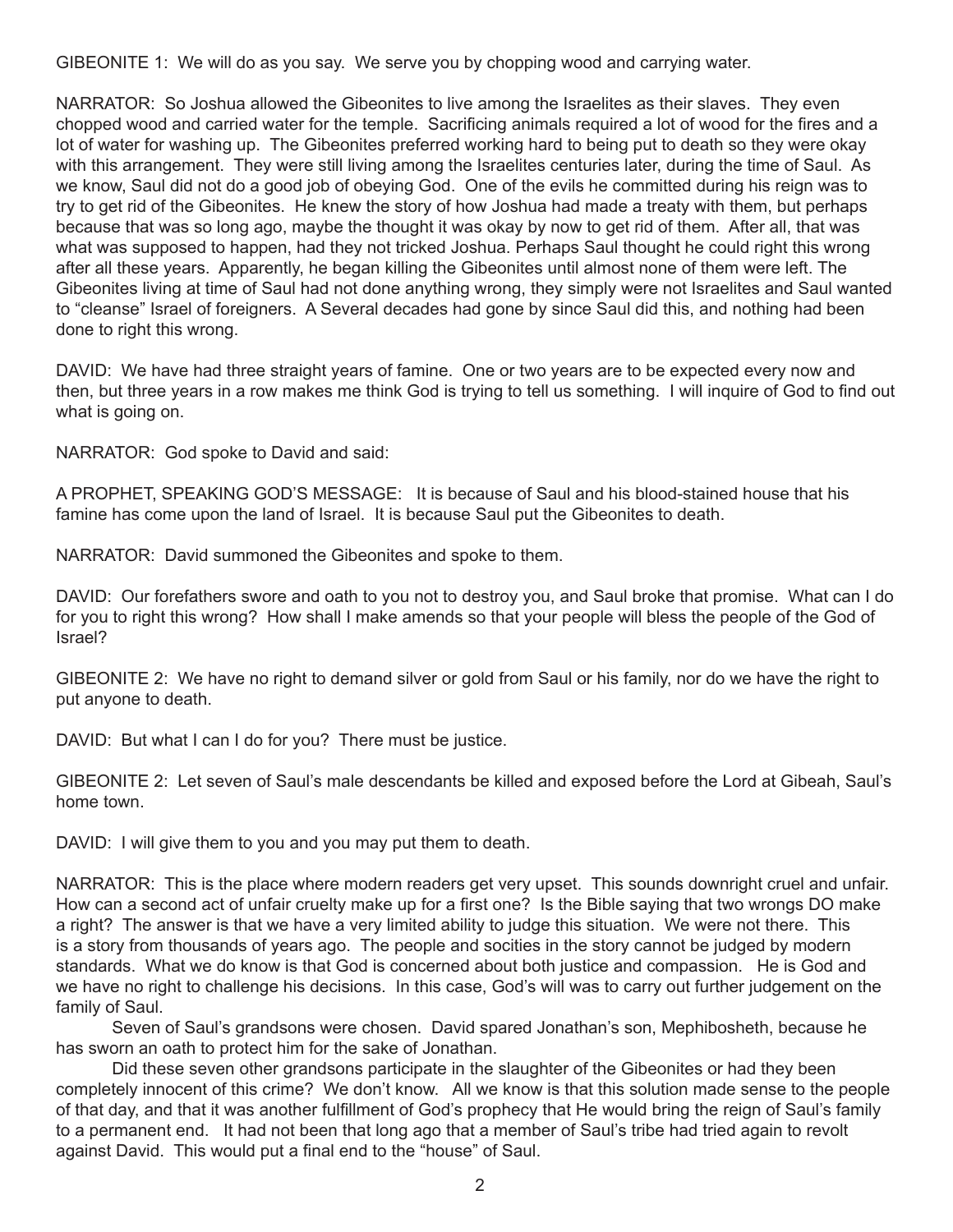GIBEONITE 2: Take these seven descendants of Saul and execute them over on that hill. Execute them all at the same time, not one a at time. Make sure they fall all at once. Then leave their bodies on the hill. Don't bury them. Leave them there so that God can see that justice has been carried out. God will then forgive Israel and end this drought.

NARRATOR: So the bodies of these seven men lay there in public view. That seems gruesome to you and I, but it made sense in that society. This was the ancient world. (And remember, if those men loved God, their personal stories had a happy ending because they are now heaven, alive and happy!)

 The end of this story involves a woman named Rizpah. She had been one of Saul's lesser wives. She must have been a notable person at the palace because during the time that Saul's son, Ishbosheth, was trying to reign as king during the two years after Saul's death, he accused his army general, Abner, of having a relationship with Rizpah. We don't know for sure what actually, happened, only that Abner was so angry about this accusation that he decided to switch sides and go over to David. So here is that same woman, Rizpah, guarding the bodies of her two sons, making sure birds of prey don't land on them. Poor Rizpah!

RIZPAH: Shoo! Shoo! Go away, birds! Leave us alone! Shoo! I will not let you touch my precious sons and nephews! And that goes for you wild animals, too! I will not let you come close! I will stay here day and night and will not leave!

NARRATOR: Rizpah stayed there for weeks. She stayed there even when it began to rain. (God saw that justice had been done, so he sent rain upon the land.) When David heard about what Rizpah was doing, he knew it was time to end this story.

DAVID: I now proclaim that the bones of those seven men are to be gathered up respectfully and buried along with the bones of Saul and his sons. None of these men had a proper burial. So gather up all their remains and give them a proper burial in tomb of Saul's father in the land of Benjamin.

NARRATOR: The king's command was carried out, and that was, finally, the end of the story of Saul.

## **ACT 2: The census and the plague**

NARRATOR: David had some amazing warriors in this army. There was an official list of "Thirty Mighty Men," though the actual number may have grown a bit beyond thirty, possibly to thirty-seven. Uriah had been among these Thirty Mighty Men. Another of the Thirty, named Benaiah, was famous for having killed an Egyptian soldier who had a spear, even though Benaiah only had a club. He somehow managed to get the spear out of the Egyptian's hand and then killed him with it. He also killed some of Moab's best soldiers.

There was an even more exclusive group called "The Three." It seems that they had been with David from the very start, back when David was still running from Saul. Their names were Josheb, Eleazar, and Shammah.

JOSHEB: I killed 800 men all by myself!

ELEAZAR: I refused to retreat from the Philistine army even when all the Israelite soldiers turned a fled. I stood my ground and would not retreat. I fought alone! I kept fighting even when my hand grew so tired that it felt like it was frozen to my sword. The Lord helped me to defeat the Philistine soldiers, and when my fellow soldiers finally returned, they found that I had killed all the Philistines and all they had to do was strip the bodies of their weapons.

SHAMMAH: I also fought a battle by myself. I single-handedly won a great victory, with the Lord's help.

NARRATOR: Joab's brother, Abishai, was as famous as The Three, so he was considered to be chief of The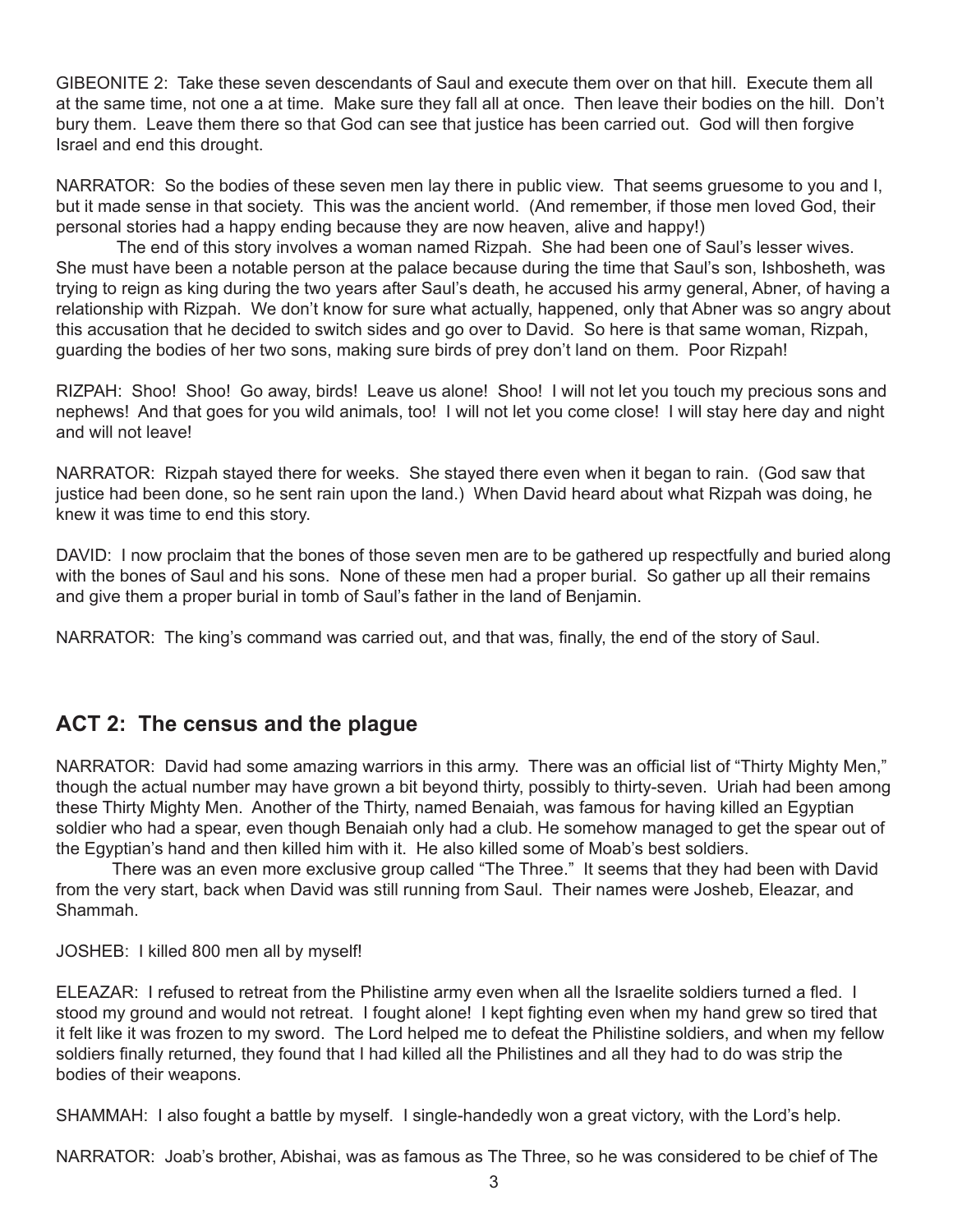Three. Abishai once killed three hundred Philistines by himself. Only Joab was higher in rank than Abishai. In modern terminology, both Joab and Abishai were 5-star generals.

Yes, David had some of the bravest men in the world in his army. But most importantly, David had the Lord. It was God who ultimately gave them their victories, even though they were indeed very brave. God wanted David to trust in Him, not in the abilities of his men. David was never to worry about the strength of his army. After all, Gideon had defeated the Midianites with only 300 men!

In the ancient world, if someone counted something, this was like a statement of ownership. For example, only the owner could count the number of sheep in the flock. If someone else came along and counted them, this would have been considered rude. This was the custom in the ancient world. So when David decided to count his soldiers, Joab became alarmed. Joab knew the commandment from the law of Moses that talked about taking a census.

EXODUS 30:12: "When you take the census of the children of Israel for their number, then every man shall give a payment for himself to the Lord, that there may be no plague among them when you number them."

NARRATOR: The payment required by the law was to be paid to the temple, as payment to God. It was a way of demonstrating God's ownership over his people. The king did not own Israel, God did.

But God was angry at the Israelites for some reason. We are not told why. Perhaps they were already starting to make idols. Whatever they were doing was apparently bad enough for God to determine that they needed to be punished. But God used a foolish act of David to accomplish this. In Chronicles, we are told that Satan actually inspired David to take the census.

DAVID: Joab, I want you to go throughout all of Israel and take a census. Find out how many men we have available to fight in the army.

JOAB: May the Lord multiply our troops a hundred times over and may the king be blessed to see this, but please reconsider this decision. My Lord the king, why would you want to do this? This might make God angry.

DAVID: I've already decided, Joab! There is no use arguing with me. Now go and do it!

NARRATOR: Joab had to obey whatever David decided, because David was the king. So, against his will, Joab set out to take a census.

JOAB: But I will not count the Levites, or the tribe of Benjamin. I have to draw the line somewhere!

NARRATOR: It took Joab nine months to go throughout the entire land of Israel. When he got back, he gave his report to the king.

JOAB: My Lord the King, in Israel there are 800,000 men who can fight. In Judah there are 500,000.

DAVID: Joab, this was wrong, and I know it. While you were gone I did some thinking, and I know now that I did a very foolish thing.

NARRATOR: Before David got up the next morning, God had spoken to the prophet, Gad. The Lord told Gad to go and confront David.

GAD: Thus says the Lord: "You will be punished for this sin, but I am giving you three options. You must choose one of these punishments: Three years of famine in the land, three months of running from your enemies, or three days of plague. Which shall it be?

DAVID: I am in deep distress. Let us fall into the hands of God, rather into the hands of men. I choose the three days of plague.

NARRATOR: Providentially, plague is exactly what the law of Moses had said would happen. The Lord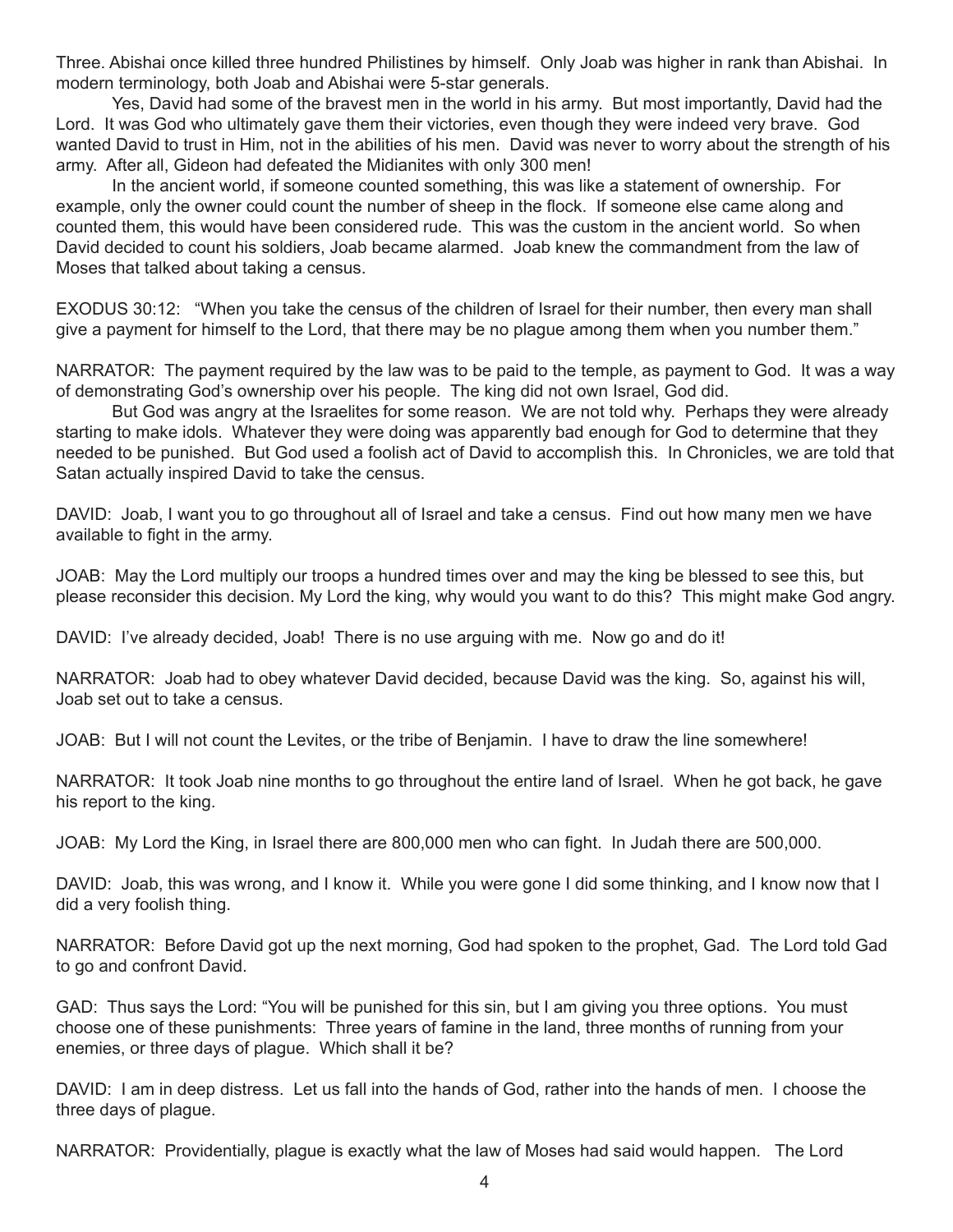immediately sent a plague out over the land of Israel. 70,000 people died during those three days. An angel had been instructed to carry out this horrible task, but as the angel approached Jerusalem, the Lord was saddened by the thought of afflicting the holy city, and he said to the angel, "Enough! Withdraw your hand!" The angel was standing on the threshing floor of a man who lived just outside of Jerusalem. (A threshing floor is a flat place used to process wheat.) The man's name was Araunah, and he was a Jebusite. The Jebusites were the original inhabitants of Jerusalem, before David came and conquered it. Many of them were still alive and living in the area.

Apparently the angel was visible, at least to David. David went out to that area and saw the angel standing there on the threshing floor.

DAVID: I am the one who sinned and did this great wrong. These people are like sheep that are being slaughtered. What have they done? They did not ask for the census. Please, let your hand fall on me and my family, instead of them.

NARRATOR: The angel did stop, and there were no further deaths by plague. God told the prophet Gad to go and speak to David again.

GAD: Go and build an altar to the Lord on the threshing floor where the angel stopped.

NARRATOR: Of course, David was very eager to obey. He immediately went to see Araunah, who owned the threshing floor. Araunah saw the king coming. He went out to meet him and bowed with his face to the ground

ARAUNAH: Why has my Lord the king come to visit his humble servant?

DAVID: I want to buy your threshing floor so I can build an altar to the Lord in order to stop this plague.

ARAUNAH: My Lord the king can take whatever he wants. The threshing The threshing floor is yours. And also take my oxen and my wooden tools and burn them on the altar. I gladly give all of this to you so that the plague may be stopped.

DAVID: No, I insist on paying you for everything. I can't offer to God as a sacrifice that did not cost me something. I must pay you.

NARRATOR: So David bought the threshing floor of Araunah the Jebusite and built an altar there. The Lord accepted David's sacrifice and forgave him. The plague stopped. This location would become very important in the near future. David's son, Solomon, would build the temple on this site.

## **ACT 3: David makes Solomon king**

NARRATOR: When David became very old and it was obvious that he didn't have long to live, his third oldest son, Adonijah, decided that it was time for him to become king. The first-born and second-born sons, Amnon and Absalom, were dead, so Adonijah was now the eldest son. In general, kings traditionally were succeeded by their eldest sons. However, the king was not under any obligation to follow this tradition if they had a good reason not to. The king could pass the kingship on to any of his sons. The king's word was law. Apparently, it was widely known, at least inside the palace, that David intended to pass the kingship to Solomon. Adonijah knew this. Yet instead of respecting his father's wishes, he decided to stage a revolt. He did exactly what Absalom had done. He convinced key people to help him.

ADONIJAH: It is time for me to be king. My father is too old now. Servants, prepare chariots and horses for me. And get 50 men to run ahead of them. I must look royal from now on!

NARRATOR: Two of Adonijah's co-conspirators were Joab and Abiathar the priest. Both men should have known better. Adonijah found other men, also, who would support him and invited them all to a special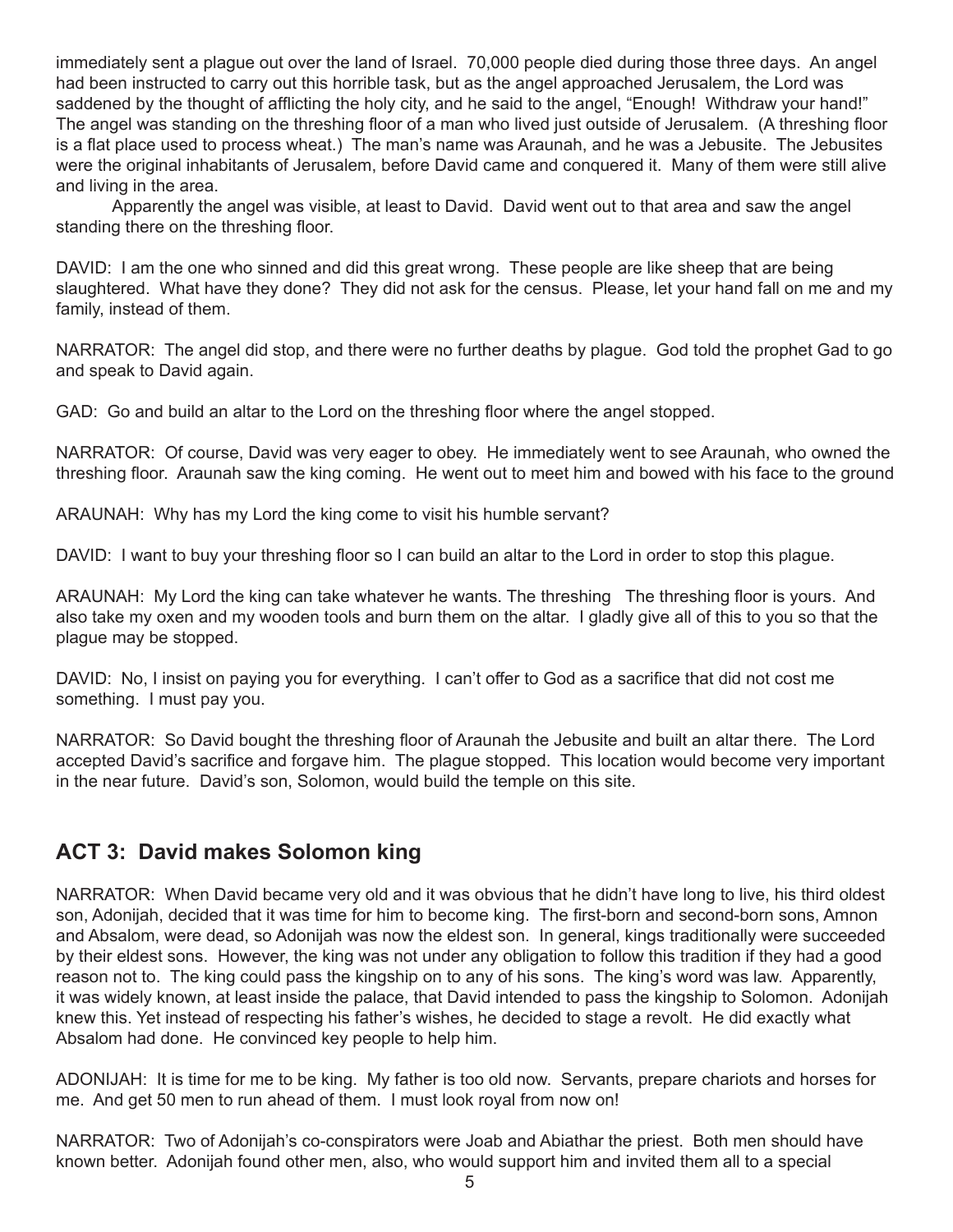gathering. He also invited the rest of the royal princes (all of David's sons), except Solomon. Adonijah's invite list was remarkably accurate—he had done his research and knew exactly who would support him. Why did Joab decide to support Adonijah, after a lifetime of loyalty to David? We aren't told. Perhaps Joab did not like the idea of serving a king who was only a teenager. Or perhaps he saw this as a way of finally getting back at David for taking from him the status of being commander of the army. The Bible does not tell us his motives, but Joab surely knew he was taking a huge risk in supporting Adonijah. If Adonijah succeeded, Joab would be a hero. If not, Joab would be a traitor deserving death.

When Nathan the prophet heard about Adonijah's gathering down at En Rogel, he was alarmed. If would not be long until Adonijah and his troops would headed their way to take over the palace and execute both David and his intended heir, Solomon.

Nathan went to talk to Bathsheba, Solomon's mother.

NATHAN: Bathsheba, have you heard what Adonijah is doing? He is declaring himself as the next king. He knows very well that David wants Solomon to be king, but he is going to try to take and get rid of Solomon. You must go and speak to the king right away.

BATHSHEBA: I will do as you say. I will go to the king right away.

NARRATOR: So Bathsheba went to talk to David.

BATHSHEBA: My lord, the king, did you not promise me that our son, Solomon, would sit on your throne after you? Yet your son Adonijah seems to have declared himself as king. There is news of a huge gathering down in En Rogel. He has invited all the rest of your sons, and also Joab and Abiathar the priest. They are sacrificing many sheep and cattle and having a huge party right now, but you know that soon they will head back to Jerusalem and I am afraid of what they will do to us.

DAVID: Here comes Nathan. I will ask him what is going on.

NATHAN: My lord, the king. Have you declared that Adonijah is king now? He has gone down to En Rogel to hold a huge gathering. They are offering sacrifices to give the impression that God approves of this. Adonijah invited all the other princes, too, except for Solomon. They are eating and drinking and making merry and everyone is yelling, "Long live king Adonijah!"

DAVID: As surely as the Lord lives, I swore to Bathsheba that our son, Solomon, would sit on my throne after me. It looks like today is the day he will become king. Nathan, get Zadok the priest and Benaiah, my faithful general, and have them sit Solomon on my royal mule and parade down to Gihon. In the presence of everyone gathered there at Gihon, have Zadok anoint Solomon and declare him king. Then come back and have Solomon sit on my throne.

BENAIAH: As the Lord was with you, so may he be with your son, Solomon. May Solomon's reign be even greater than David's!

NARRATOR: So Zadok and Nathan and Benaiah did as David commanded, and had a coronation ceremony for Solomon. People came from all over to join in the celebration. They made a great noise as the celebrated. The noise could be heard far and wide. Even Adonijah and his friends heard it.

JOAB: What is the meaning of all the noise coming from the city?

NARRATOR: Just then, Jonathan, son of Abiathar the priest, came in. He had been in Jerusalem and knew what was going on.

ADONIJAH: Come in, Jonathan. You must be bringing good news!

JONATHAN: I'm afraid not. It seems that King David had declared that Solomon is now king. He's been